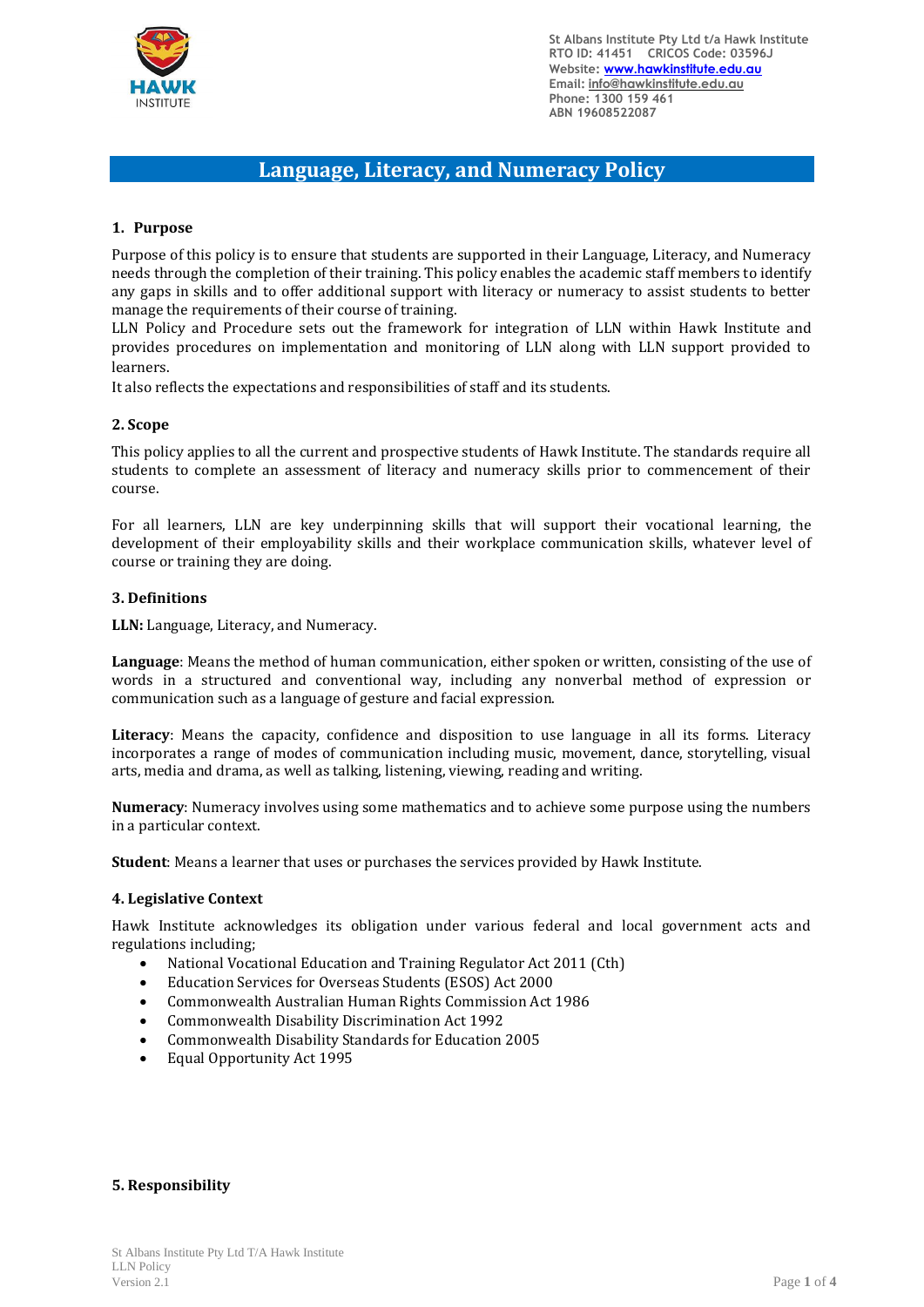

Administration Manager will ensure that the LLN assessment, relevant to the courses/qualifications being undertaken, is offered to all new students prior to their course commencement.

Student Administration Officer and/or Trainers and Assessors are responsible for providing LLN support to students in need as per the Student Support and Welfare Policy.

The CEO has overall responsibility for the implementation and review of this policy. Any complaints or breaches in relation to this policy should be reported to the Chief Executive Officer or Administration Manager in person or by email to: [info@hawkinstitute.edu.au](mailto:info@hawkinstitute.edu.au)

# **6. Policy Statement**

6.1 Hawk Institute is committed to providing a high-quality education and training service for all students. Hawk Institute is committed to supporting the LLN needs of students with a range of support mechanisms, and to assist students to identify any LLN support needs they may have.

6.2 Hawk Institute recognises that students come with a vast range of skills, experiences, motivations and capacity to deal with the challenges required when commencing training. With this view, Hawk Institute will ensure that students are supported through completion of their training in all aspects of Language, Literacy, and Numeracy. Hawk Institute will not discriminate against students who will be identified as needing LLN assistance.

# **7. Requirements**

7.1. One of the essential entry requirements for this course is that students must possess sound Language, Literacy and Numeracy skills to satisfactorily undertake their course work at Hawk Institute. All students wanting to study at Hawk Institute will be required to undertake LLN test prior to the enrolment or commencement of the course.

7.2. Hawk Institute will use ACSF mapped online LLN assessment tool – LLN Robot [\(https://tlrg.com.au\)](https://tlrg.com.au/) to conduct LLN test. LLN test will be conducted on campus under the supervision of qualified LLN assessor.

7.3. All students and relevant Hawk Institute's staff will be informed of this policy and procedures. Refer to below procedures for detailed information.

## **8. Procedures**

8.1 LLN needs may be identified through Pre-Training Review conducted prior to the enrolment and the LLN test prior to the commencement of the course and/or trainer/assessors' recommendations. Communication skills of the students will be accessed by Pre-Training review call conducted after submission of the PTR form (attached with the application form). This call will be conducted by Enrolment Officer or representative depending upon the availability.

8.2. Hawk Institute will endeavour to provide LLN information to students prior to the course commencement.

The LLN test will be conducted at the campus by using an ACSF mapped online LLN assessment tool - LLN Robot [\(https://tlrg.com.au\)](https://tlrg.com.au/) under supervision of qualified assessor.

8.3. Hawk Institute will endeavour to establish students LLN information prior to course commencement. However, if a student's LLN needs are not identified until the course has commenced, Hawk Institute will analyse these needs and provide a strategy for assistance. These needs will be addressed through classroom learning and assessment activities over the duration of the program.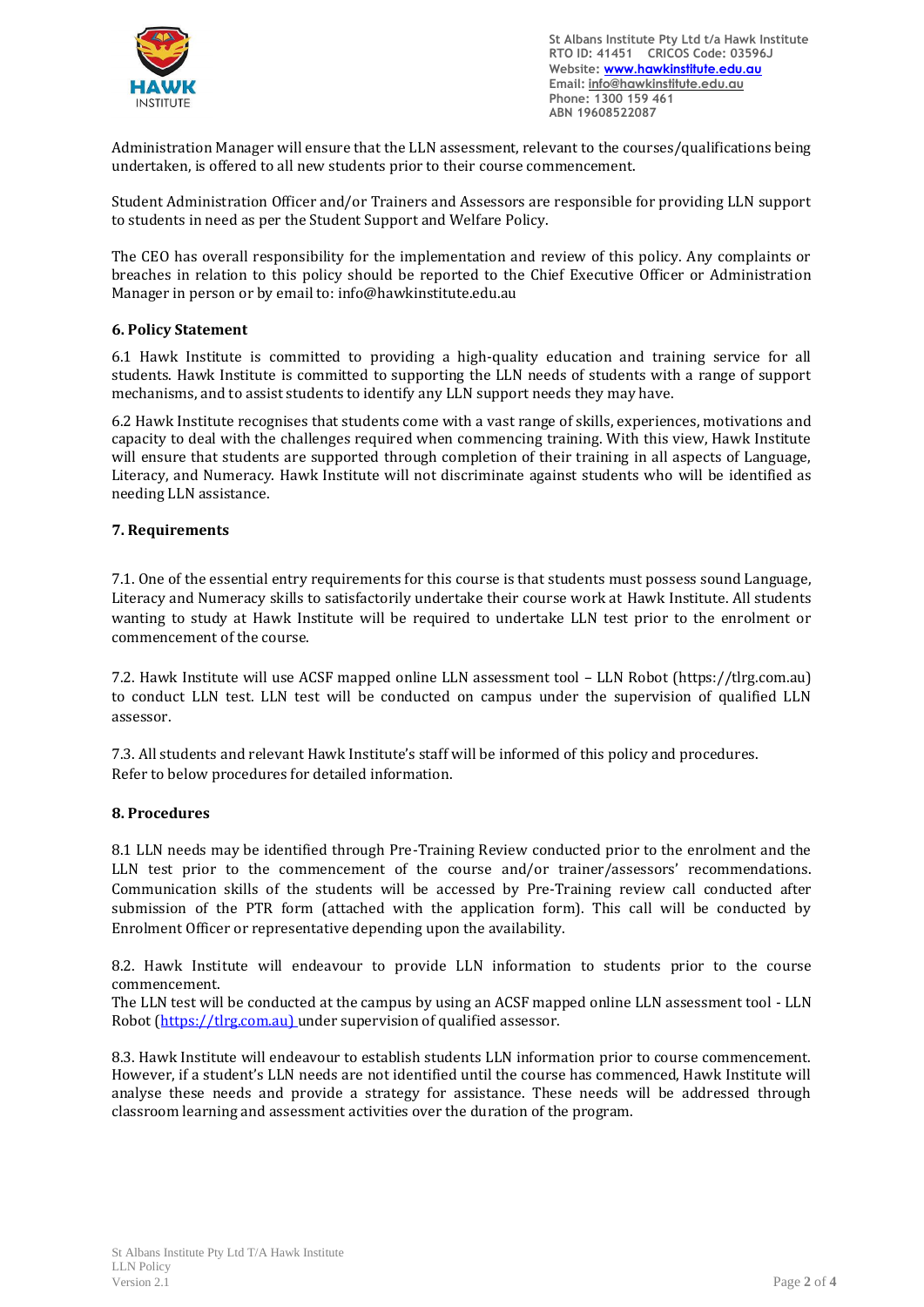

8.4. In developing training and learning materials, Hawk Institute will ensure that respective LLN requirements of specific units of competency or training packages are integrated into learning and assessment materials.

8.5. Accordingly, Hawk Institute will embed LLN principles within its delivery and learning and assessment tasks based on the specific Employability Skills and training package requirements.

8.6 Hawk Institute will ensure that the training staff members have the required knowledge and skills to manage with LLN issues as they arise; and engage in professional development activities within LLN domain.

8.7 Hawk Institute will ensure that the training staff members implement appropriate strategies to assist the students who need LLN assistance with their learning and maintain fairness, confidentiality, and equality in dealing with them.

8.8 LLN test will use an ACSF mapped online LLN assessment tool - LLN Robot [\(http://tlrg.com.au\)](http://tlrg.com.au/) to assess student's LLN skills. The LLN test will be conducted at the campus under supervision of the Hawk Institute staff or a qualified assessor.

8.9 Hawk Institute uses the LLN results from the LLN Robot to determine the LLN skills.

The recommended ACSF levels required for the Hawk Institute courses will be as following:

| Qualifications                                                    | <b>Performance Level</b> |
|-------------------------------------------------------------------|--------------------------|
| AUR30620 - Certificate III in Light Vehicle Mechanical Technology | ACSF Level 3             |
| AUR40216 - Certificate IV in Automotive Mechanical Diagnosis      | ACSF Level 3             |
| BSB40120 - Certificate IV in Business                             | ACSF Level 3             |
| BSB50120 - Diploma of Business                                    | ACSF Level 3             |
| BSB60120 - Advanced Diploma of Business                           | ACSF Level 4             |

8.10 Students are required to achieve expected level of performance level as per the required level. Where a student does not achieve the required LLN scores for the qualification into which they are seeking enrolment, LLN support\* will be provided to the student, providing the student achieves the required performance level in at least three of the core skill elements and only fails to achieve the required score in the other 2 areas by 1 level. However, if student fails to demonstrate performance level in more than two core skills or fails to achieve required scores by more than level 1 in any of the skills, this will result in rejection of the application.

A student failing to demonstrate this LLN level does not have the required skills to successfully obtain the qualification applied for and will be referred to explore other training pathways. \*LLN support-If students do not meet the recommended English and/or LLN requirements, students will be referred for additional support which will be provided by the institute with ACSF Support Plan\*\* or students may also be asked to take further Language, literacy and numeracy training, such as ELICOS programs to ensure that students are provided with support and proper guidance. Hawk Institute offers ELICOS programs. Contact hawk institute at 1300 159 461 for further information.

LLN Assessor will determine where students might require support, and when an application may be rejected. A student failing to demonstrate the LLN performance level in all the components will have his/her application rejected and students will be referred to explore other training pathways.

**\*LLN support**-If students do not meet the recommended English and/or LLN requirements, students will be referred for additional support which will be provided by the institute with \*ACSF Support Plan or students may also be asked to take further Language, literacy and numeracy training, such as ELICOS programs to ensure that students are provided with support and proper guidance. Hawk Institute offers ELICOS programs.